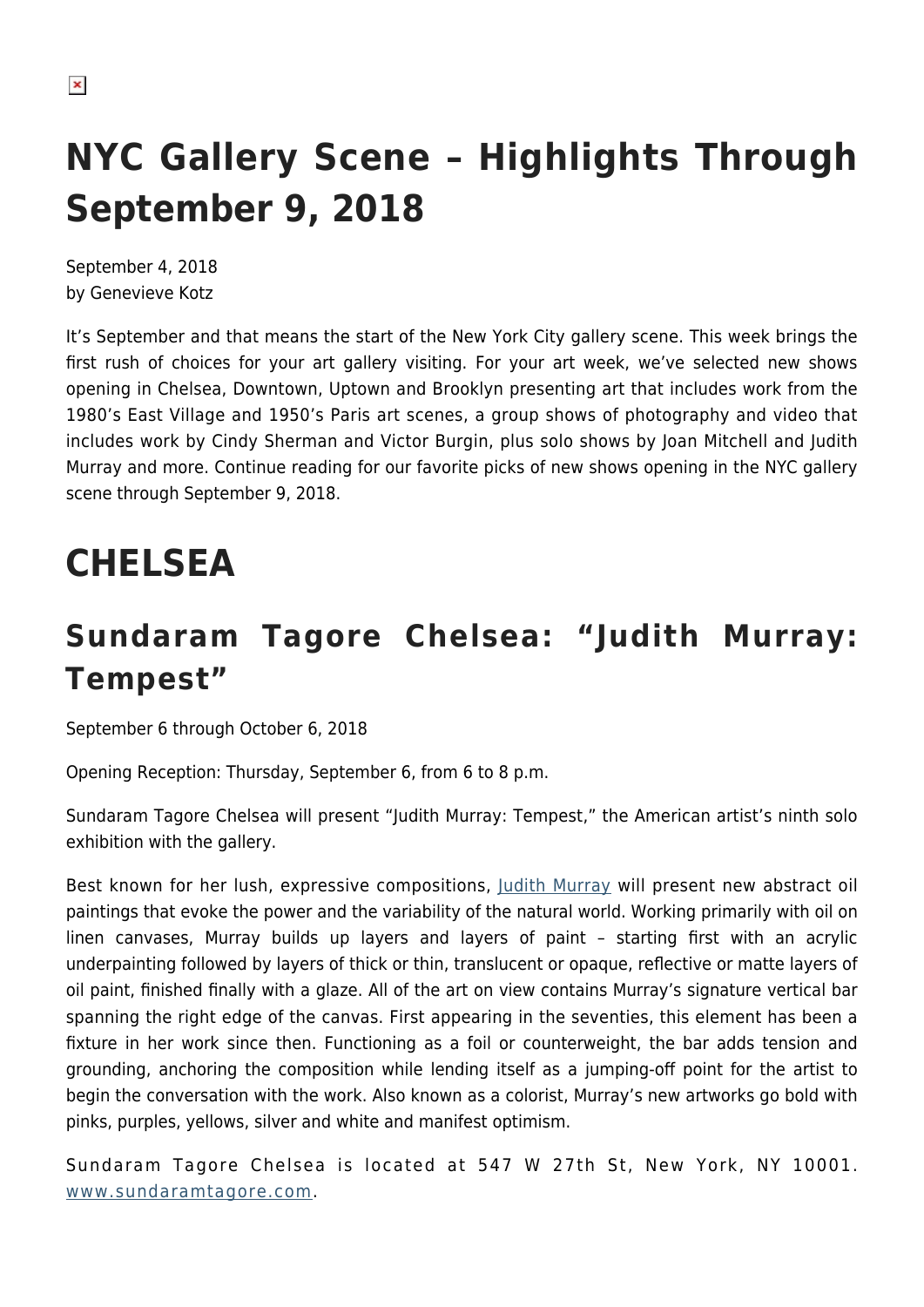$\pmb{\times}$ 

.

.

"Gaggle" by Judith Murray, 2017. Oil on linen, 11 x 14 inches. Image courtesy of Sundaram Tagore Gallery.

# **Cristin Tierney: "Under Construction: Photography, Video, and the (Re)presentation of Identity"**

September 6 through October 17, 2018

Opening Reception: Thursday, September 6, from 6 to 8 p.m.

Cristin Tierney will present "Under Construction: Photography, Video, and the (Re)presentation of Identity."

Featuring photography and single-channel video works from the 1970's to the present, the group show examines subjectivity of human nature through the lens of the recorded image. The exhibited works question how we perceive ourselves, how we related to others and photograph's role in portraying anticipated narratives and emotional responses. Cindy Sherman's Untitled Film Still #32, 1979, comments on the stereotypical way women were presented in media while [Neil](https://neilgoldberg.com) [Goldberg's](https://neilgoldberg.com) series "The Gay Couples of Whole Foods" engages stereotypes of habits of gay men woven with established corporate cultural values and identity.

The artworks in the show–whether historic or recent, still or moving–subvert long-held narratives and offer that even so-called objective images are carefully managed and wholly subjective constructions. Works by [Janet Briggs](http://www.jbiggs.com), [Victor Burgin](http://www.cristintierney.com/artists/victor-burgin), [peter campus,](http://petercampus.net) Neil Goldberg, [Malia Jensen,](http://www.maliajensenstudio.com) Anselm Kiefer, [Martha Rosler,](http://www.martharosler.net) and Cindy Sherman will be on display.

Several of the exhibiting artists are expected to attend the Opening Reception on September 6, 2018.

Cristin Tierney is located at 540 W 28th St, New York, NY 10001. [www.cristintierney.com](http://www.cristintierney.com/).

Click [here](http://www.cristintierney.com/exhibitions/under-construction-photography-video-and-the-re-presentation-of-identity?view=slider) for exhibition details.

.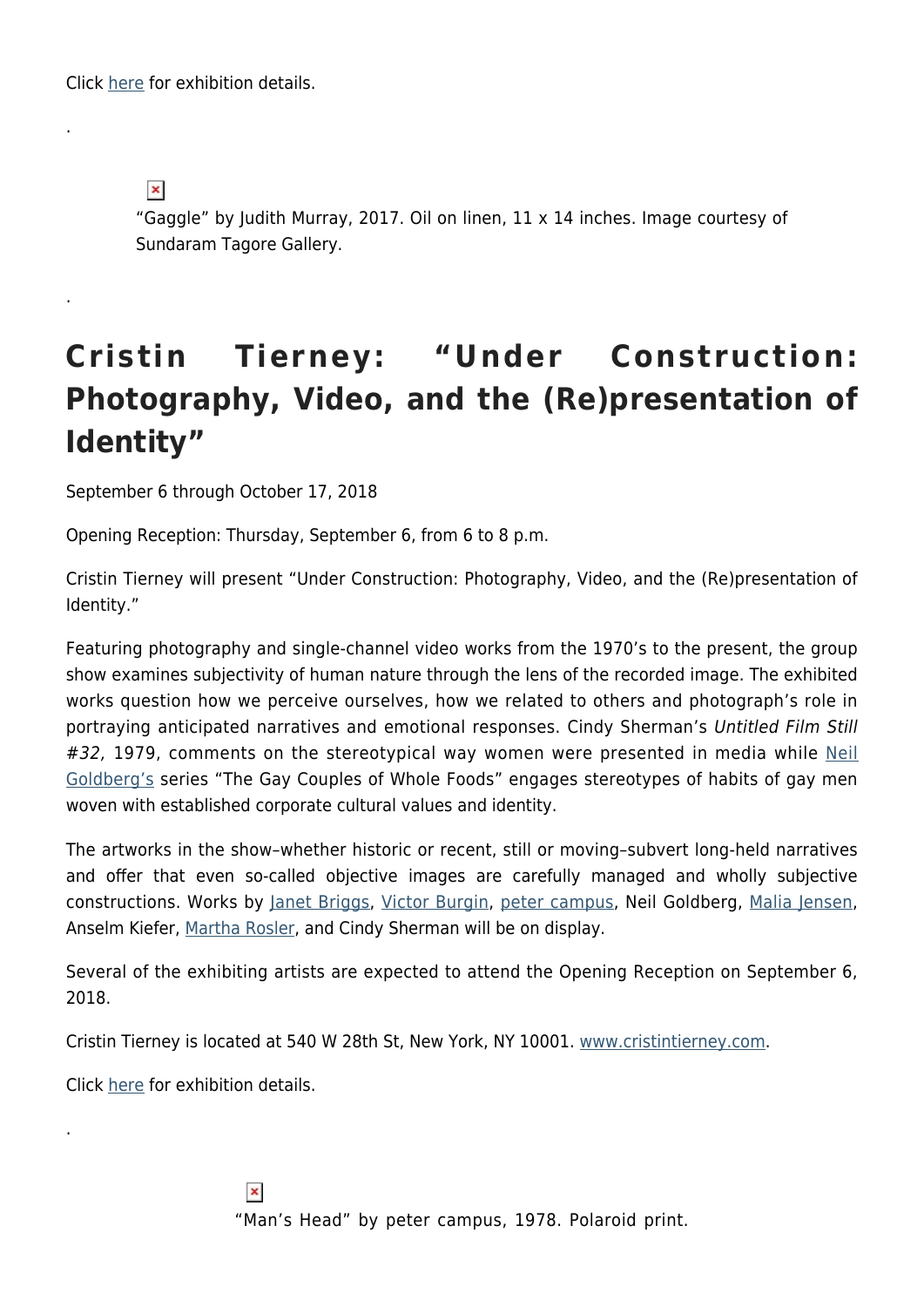## **Cheim & Read: "Joan Mitchell: Paintings from the Middle of the Last Century, 1953–1962"**

September 6 through October 27, 2018

.

.

.

Opening Reception: Thursday, September 6, from 6 to 8 p.m.

Cheim & Read will present "Joan Mitchell: Paintings from the Middle of the Last Century, 1953-1962," the gallery's ninth solo show of the artist's paintings and drawings.

The exhibition presents a crucial decade in Joan Mitchell's early career. She had her first solo show in 1953–when she was 28 years old–at the legendary Stable Gallery in New York. Two years later, she began dividing her time between Paris and New York. The paintings made during this time established [Joan Mitchell](http://joanmitchellfoundation.org) as achieving a singular sensibility, despite the fact it was early in her career and she was decades younger than the influential Abstract Expressionists such as Hans Hoffmann, Mark Rothko, Willem de Kooning and Clyfford Still.

The works in the show are inspired by her childhood memories of Lake Michigan and her love of bridges, including the Brooklyn Bridge, which was a favorite.

Cheim & Read is located at 547 W 25th St, New York, NY 10001. [www.cheimread.com](http://www.cheimread.com/).

Click [here](http://www.cheimread.com/exhibitions/joan-mitchell-paintings-from-the-middle-of-the-last-century-1953-1962) for exhibition details.

 $\pmb{\times}$ "GARDEN PARTY" by Joan Mitchell (1925 – 1992), 1961-62. Oil on canvas, 63 1/2 x 50 3/4 inches. ©Estate of Joan Mitchell. Courtesy Cheim & Read, New York.

#### **Petzel: "Charline von Heyl: New Work"**

September 6 through October 20, 2018

Opening Reception: Thursday, September 6, from 6 to 8 p.m**.**

Petzel Gallery will present "Charline von Heyl: New York," the artist's ninth solo show with the gallery.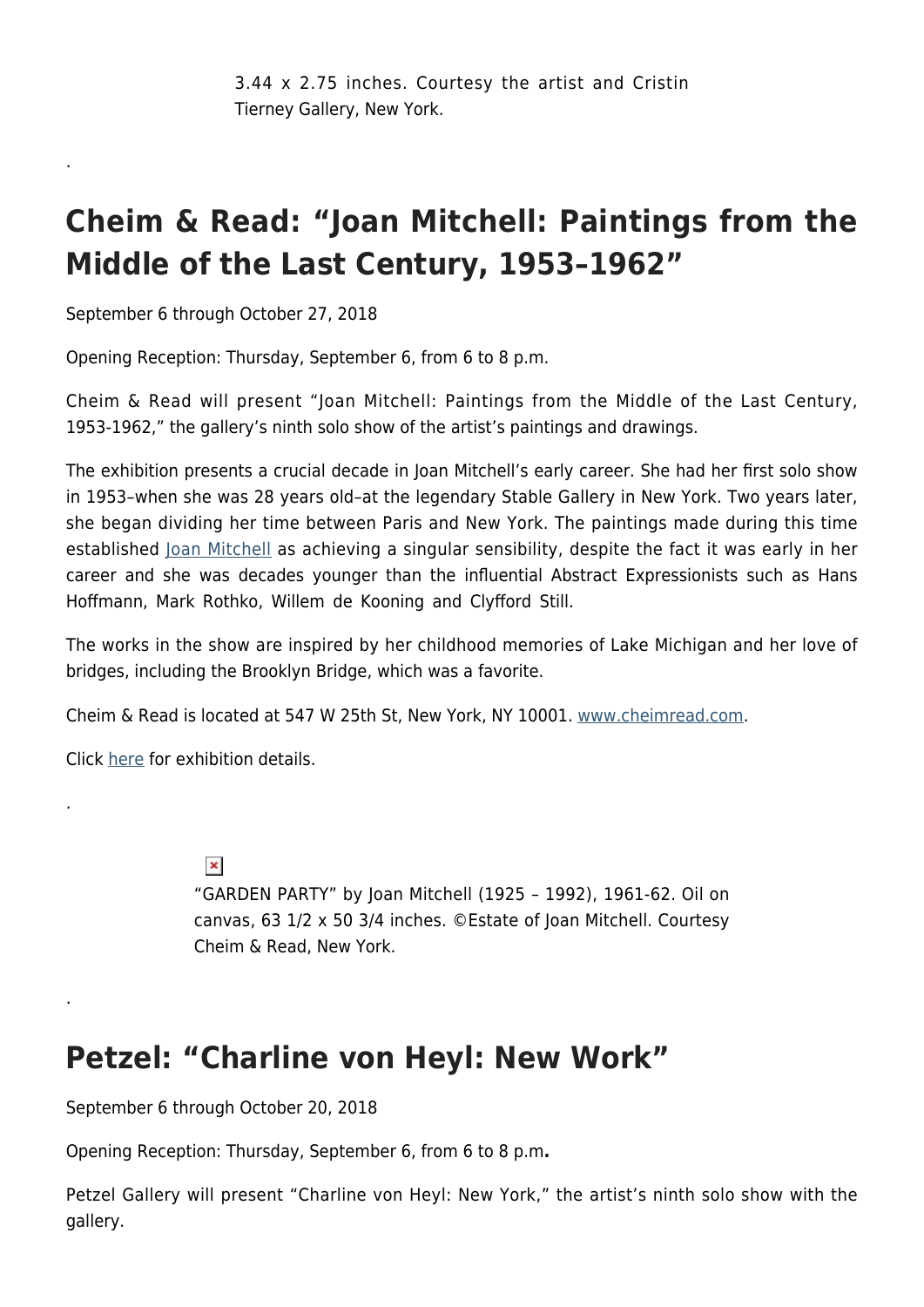In her new paintings, [Charline von Heyl](http://www.petzel.com/artists/charline-von-heyl) continues to upend conventional assumptions about composition, beauty, narrative, design and artistic subjectivity. Silently seducing and disturbing the viewer, the new paintings are composed inventions that function as are self-perpetuating "visual events" with an enigmatic presence. Offering moody rythmns of both color and shape, von Heyl's new artworks may feature paint that bled through the linen's verso or ghostly shapes imprisoned under a layer of color. Some works are devoid of color, while other feature color shifting in value from pink to green or from yellow to violet.

The exhibition is concurrent to a traveling survey show of her work that's currently on view at the [Deichtorhallen](https://www.deichtorhallen.de/index.php?id=5&L=1) in Hamburg. It will travel to the Hirshborn Museum and Sculpture Garden in Washington, DC later this fall.

Petzel is located at 456 W 18th St, New York, NY 10011. [www.petzel.com](http://www.petzel.com/).

Click [here](http://www.petzel.com/exhibitions/charline-von-heyl12) for exhibition details.

.

.

 $\pmb{\times}$ "Lady Moth" by Charline von Heyl, 2017. Acrylic and charcoal on linen, 90 x 82 inches. Courtesy of the artist and Petzel, New York.

# **DOWNTOWN**

## **Hal Bromm Gallery: "DESDE NEW YORK: LUIS FRANGELLA / DAVID WOJNAROWICZ"**

September 5 through December 21, 2018

Opening Reception: Wednesday, September 5

Hal Bromm Gallery will present "Desde New York: Luis Frangella/David Wojnarowicz," an exhibition featuring the works of the two artists.

Luis Frangella and [David Wojnarowicz](http://visualaids.org/artists/detail/david-wojnarowicz) were artistic collaborators and close friends, sharing a mentor and protegé relationship. Both leading figures in the 1980's East Village art scene, the dialogue between their art transcends geographical, political and cultural boundaries while also allowing viewers to revisit the creative forces during a period fraught with the still-ongoing AIDS crisis. Both artists died of AIDS in the early nineties and left rich bodies of work. Unapologetically queer during their lifetimes, Frangella and Wojnarowicz's work ignored traditional boundaries of medium, surfaces and subject matter, creating work that both embraced and protested against their marginalization.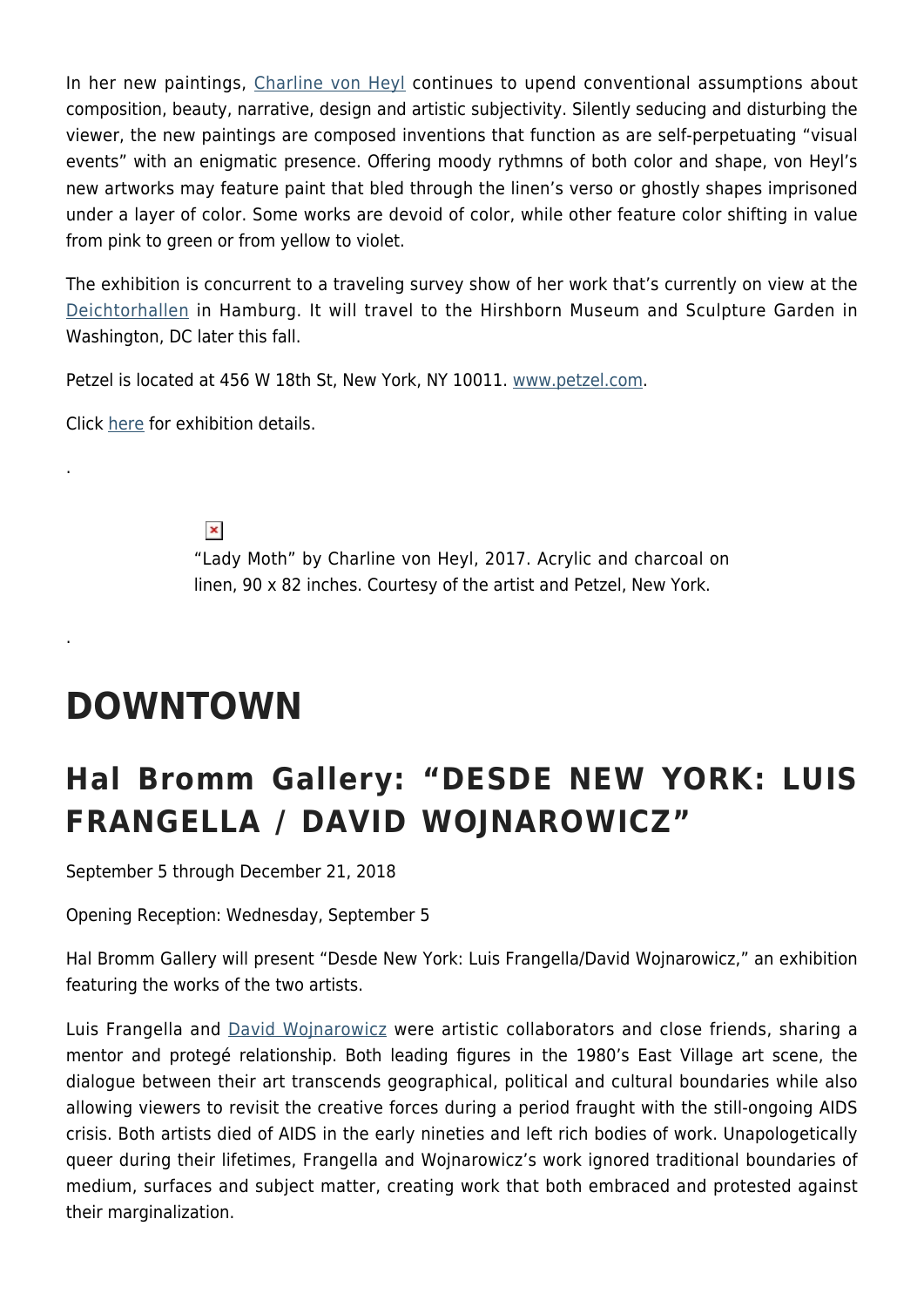The exhibition is presented in collaboration with HIV Arts Network who will host a series of panel discussions on the intersections of the HIV/AIDS epidemic, the 1980s contemporary art scene and the gay political landscape. Check the gallery's website for details.

Hal Bromm Gallery is located at 90 W Broadway, New York, NY 10007. [www.halbromm.com](https://www.halbromm.com)

Click [here](https://www.halbromm.com/current-exhibition) for exhibition details.

## **Salon 94 Bowery & Salon 94 Freemans: "Nathaniel Mary Quinn: The Land"**

September 7 through October 27, 2018

Opening Reception: September 7, from 6 to 8 p.m.

Salon 94 Bowery & Salon 94 Freemans will present "Nathaniel Mary Quinn: the Land," in the artist's first large-scale presentation in New York.

In his inaugural exhibition with the gallery, [Nathaniel Mary Quinn](https://www.salon94.com/artists/detail/nathaniel-mary-quinn) will present 15 portraits of residents of his Crown Heights neighborhood. Pulled from memory rather than from seated subjects, his portraits are highly associative, autobiographical and strike a balance between beautiful and grotesque, and the sinister and the benevolent. Created with acrylic, charcoal, gouache, oil paint, paint sticks and gold leaf, the portraits are fueled by intuition, empathy and spirituality that weave experiences from his Chicago childhood that include violence, abandonment and poverty. In these fractured portraits, Nathaniel Mary Quinn depicts family and friends, teachers, neighbors and interlopers of his diverse, working class black community that also incorporates material from fashion magazines, advertising and news sources.

Later this fall, Nathaniel Mary Quinn's work will be featured in three-person show at The Drawing Center in New York. His art is held in permanent collections of the Whitney Museum of American Art, the Los Angeles County Museum of Art, The Hammer Museum, the Brooklyn Museum and others.

Salon 94 Bowery is located at 243 Bowery, New York, NY 10002. Salon 94 Freemans is located at 1 Freeman Alley, New York, NY 10002. [www.salon94.com](https://www.salon94.com/).

Click [here](https://www.salon94.com/exhibitions/detail/nathaniel-mary-quinn) for exhibition details.

.

.

 $\pmb{\times}$ 

"The Borrower" by Nathaniel Mary Quinn, 2018. Image courtesy of Salon 94 and the artist.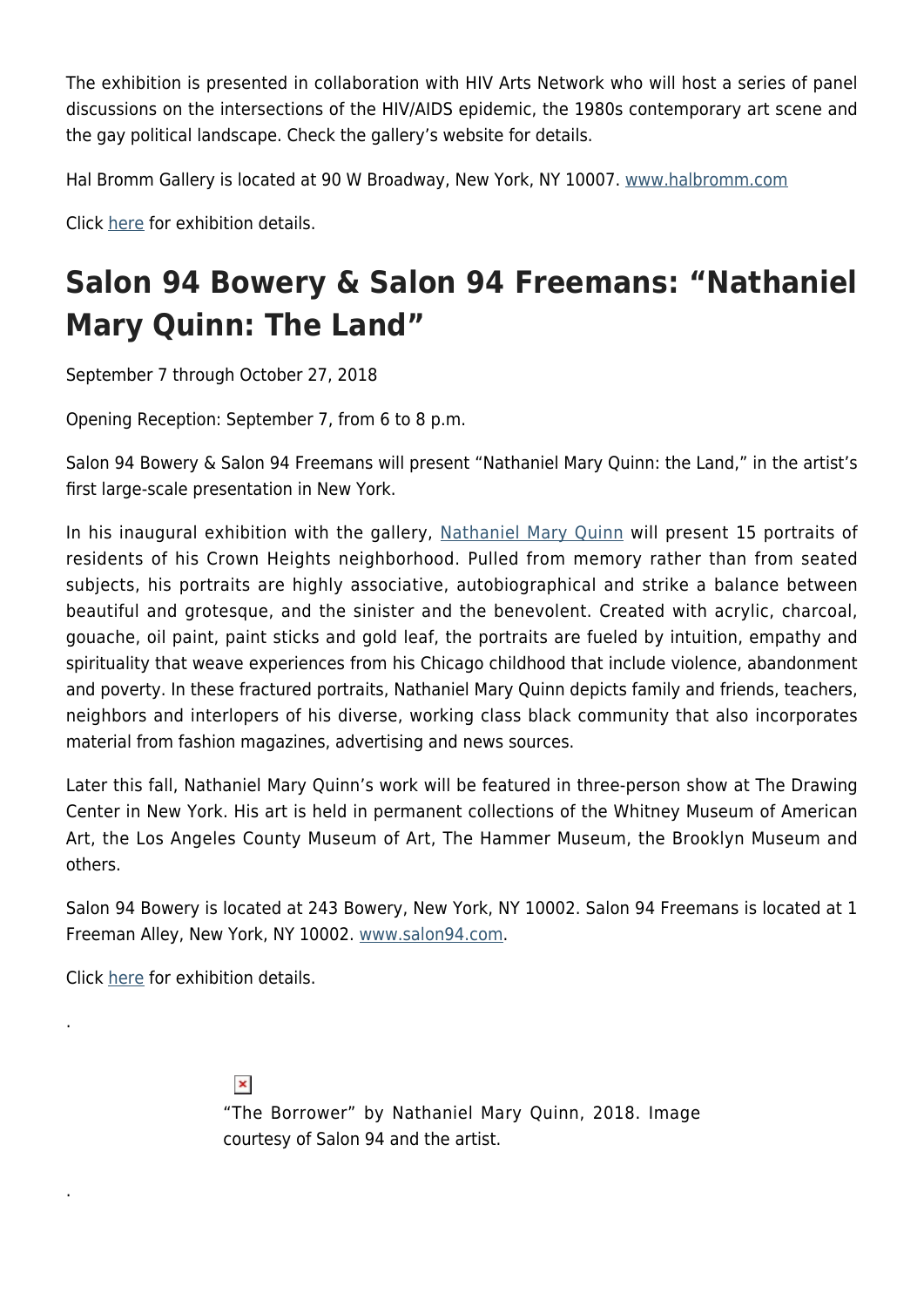# **UPTOWN**

## **Hauser & Wirth: "Lygia Pape"**

September 6 through October 20, 2018

Opening Reception: Thursday, September 6, from 6 to 8 p.m.

Hauser & Wirth will present "Lygia Pape," the gallery's first solo presentation of the late artist's work in the United States since announcing her worldwide representation of [Projeto Lygia Pape,](http://www.lygiapape.org.br/en/projeto.php) a cultural organization set up by the artist in her lifetime.

Lygia Pape (1927-2004), a founding member of Brazil's Neo-Concrete movement, created art that favored the primacy of the viewer and their sensorial experience. One of the most significant Brazilian artists of her generation, Pape had a multidisciplinary practice in which she worked with sculpture, drawing, engraving, filmmaking and installation with a playful approach to the physical and material experience of art. The exhibition will include her emblematic silver thread installations, iron wall-mounted sculptures, geometrical woodcuts, collaborative collages and more. The gallery will also stage her participatory work Roda dos Prazeres (Wheel of Pleasures), 1967, on Saturday, September 15 at 3 p.m. on the 22nd street gallery's rooftop.

Hauser & Wirth is located at 32 E 69th St, New York, NY 10021. [www.hauserwirth.com.](https://www.hauserwirth.com/)

Click [here](https://www.hauserwirth.com/hauser-wirth-exhibitions/21873-lygia-pape-2) for exhibition details.

.

.

#### $\pmb{\times}$

"Red and Black Amazonino" (Amazonino Vermelho e Preto) by Lygia Pape, 1990. Automotive paint on iron, 126  $\times$  110 3/8  $\times$  36 inches. © Lygia Pape. Courtesy Projeto Lygia Pape and Hauser & Wirth.

#### **Lévy Gorvy: "Intimate Infinite: Imagine A Journey"**

September 6 through October 24, 2018

Lévy Gorvy will present "Intimate Infinite: Imagine A Journey," an immersive exhibition exploring the sublime.

Presenting nearly 100 artworks by 27 artists, the exhibition if the first exhibition organized for the gallery by co-founder Brett Gorvy. The selections were inspired by William Blake's poem Auguries of Innocence and explores the sublime. Displayed throughout the gallery's three levels, expect to find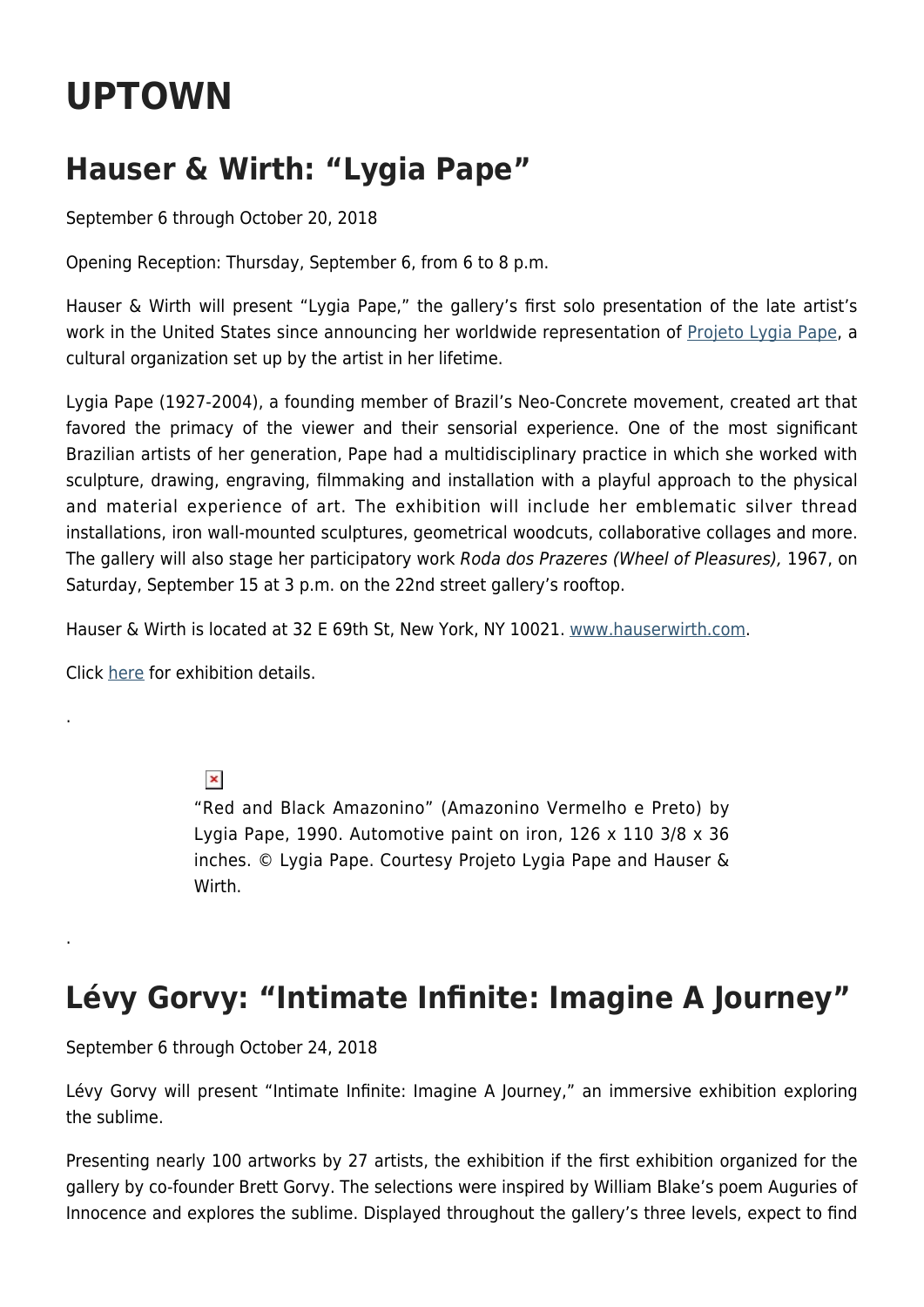paintings, drawings, collages and sculptures and includes works loaned by major private collections and institutions including the Whitney Museum of American Art, the San Francisco Museum of Modern Art, the Museum of Contemporary Art Chicago, among others.

Aiming to give visitors the chance to slow down and engage with the works and the visual conversation created, the exhibition will include art by [Robert Ryman](https://hamptonsarthub.com/2016/01/19/art-review-robert-ryman-paintings-at-dia/) with [Cy Twombly,](http://www.cytwombly.org) [Jasper](http://www.jasper-johns.org) [Johns](http://www.jasper-johns.org) with [Agnes Martin](https://hamptonsarthub.com/2016/10/12/nyc-museum-highlight-agnes-martin-at-the-guggenheim/), Eva Hesse and Hannah Wilkes plus a Surrealist examination of works by Rene Magritte and Yves Tanguy with boxes by Joseph Cornell and Lucas Samaras.

Lévy Gorvy is located at 909 Madison Avenue at, E 73rd St, New York, NY 10021 [www.levygorvy.com](https://www.levygorvy.com/).

Click [here](https://www.levygorvy.com/exhibitions/intimate-infinite-imagine-a-journey/) for exhibition details.

# **BROOKLYN**

## **Pioneer Works: "PÒTOPRENS: The Urban Artists of Port-au-Pri"**

September 7 through November 11, 2018

Opening Reception: Friday, September 7, from 7 to 9 p.m.

Pioneer Works will present "PÒTOPRENS: The Urban Artists of Port-au-Pri," an exhibition that brings together work by over 25 artists working in the Haitian capital.

Highlighting Port-au-Prince's many diverse centers of art making, informal street life, religious heritage and mythologies, the show creates a portrait of a complex city in flux. Co-curated by Haitian-American artist and curator Edouard Duval-Carrie and British artist and curator Leah Gordon, the exhibition uses Port-au-Prince as lens to examine its chaotic intersections of history, politics, music, religion, magic, architecture, art and literature to inspire reflection and spectulation on the future of the city and Haiti as a whole.

The show presents sculpture, found object assemblages where Vodou flags are include as medium, photography, film and a garden installation that recreates a Port-au-Prince barbershop which includes newly-commissioned portraits by painter Michel Lafleur and allows visitors to get a haircut from a Haitian barber. PÒTOPRENS was born from a 2015 collaboration between Pioneer Works, the 4th Ghetto Biennale in Port-au-Pricnce and Clocktower Radio. It was organized with Pioneer Works Founding Artistic Director Gabriel Florenz and special advisor Jean-Daniel Lafontant in conjuction with the curators.

Pioneer Works is located at 159 Pioneer St, Brooklyn, NY 11231. [www.pioneerworks.org](https://pioneerworks.org/).

Click [here](https://pioneerworks.org/exhibitions/potoprens/) for exhibition details.